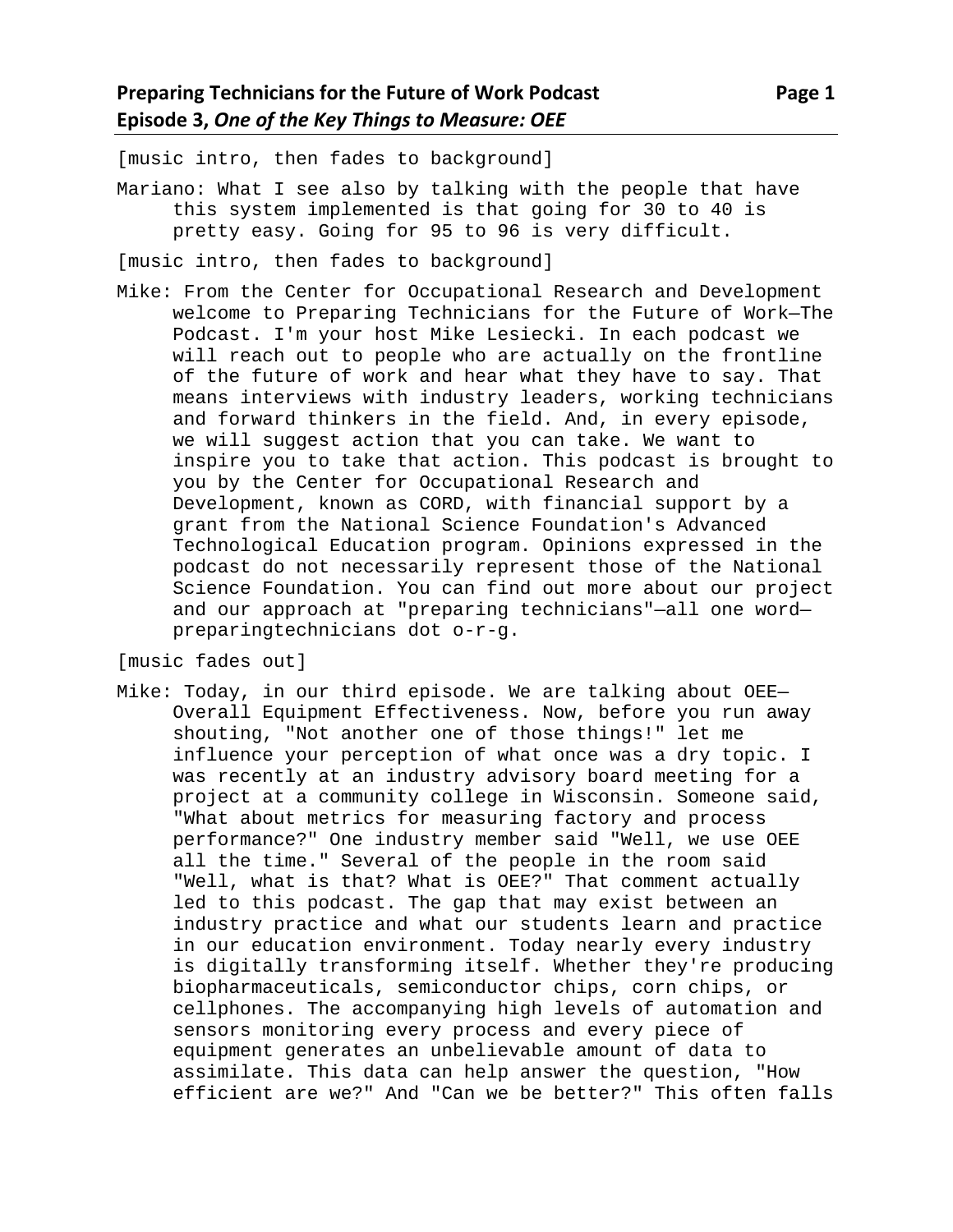## **Preparing Technicians for the Future of Work Podcast Page 2 Page 2 Episode 3,** *One of the Key Things to Measure: OEE*

under the broad term "factory dynamics." Suppose I'm managing a production line. It's not enough for me to know how many things I'm producing. What I really want to know, "Is the equipment ready when it's supposed to be? Am I getting the most performance out of the machines? And am I getting the quality I need? I don't want to make a hundred and five parts to get a hundred good ones." Really, that is OEE. It's a combination metric: Availability times Performance times Quality. A score of a 100% is perfect production. In rough terms a score of 85% is world-class for manufacturers. A score of 60% is pretty typical. And a score of 40% is not uncommon, just to give you an idea of where this factor lies. Okay, here's a very simplistic example. You have an office with a copy machine. It's available, except when it's down for maintenance or repairs. Most of the time it's performing, but if it jams or always needs clearing that will hurt its performance. And finally, the copy quality might be good, except when the toner is getting low or it starts streaking. We could record those things. We could measure the times it's available. We could measure its quality, its performance, and calculate OEE for this machine. That's a pretty simple example. Now let's look at some references. According to Vorne, that spelled V-O-R-N-E, Vorne Industries (They specialize in all things OEE), the metric is a framework for measuring the efficiency and effectiveness of a process by breaking it down into three constituent components. They're called the OEE factors. In the shownotes, I'll give a link to a good reference from them. Now it's time for our interview.

[music fade-in, fade out]

- Mike: Joining us today is Mariano Carreras, the Director of SMC International Training. He's based in Spain, and he travels all over the world, and really has a pulse on business and workplace trends. Mariano, thank you very much for joining us today.
- Mariano: Well thank you for inviting, Mike. It's a pleasure for me.
- Mike: You know SMC is a large international corporation that's been around for over 60 years, you were telling me, headquartered in Japan. And they specialize in pneumatics and highly automated systems. And your group is the Training Division of SMC.

Mariano: Yes, that's correct.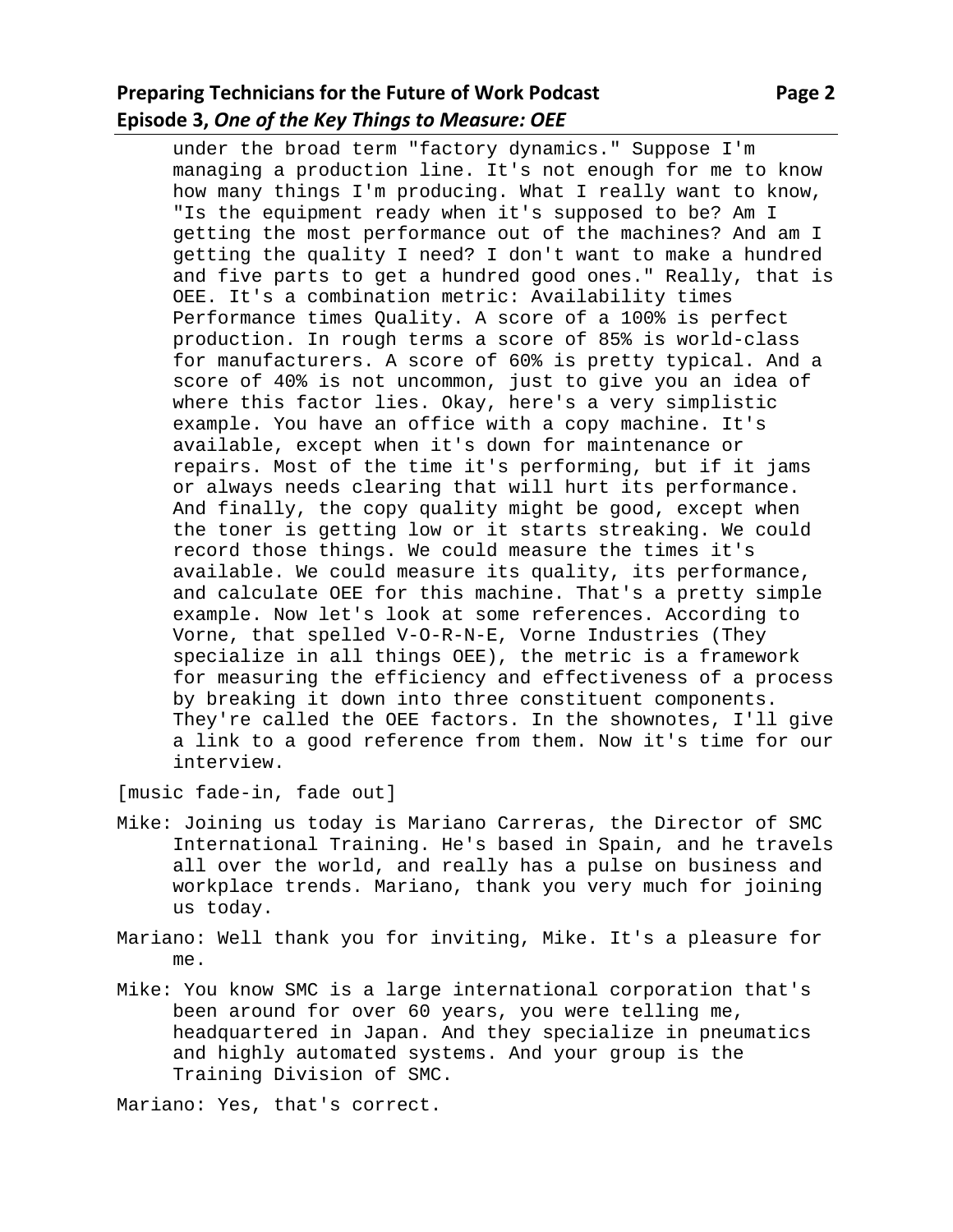- Mike: Good. Thank you, Mariano. You know, today in our topic, we're talking about "Overall Equipment Effectiveness." I know that you travel the world, visiting companies, looking how they implement automation, how they implement equipment. What have you seen? Why is OEE so important? Is it gaining importance in these industries? Tell us about it.
- Mariano: Yes, as you know industry now, when you enter in a factory, it's highly automated because they need automation to be competitive in the world nowadays. Everything that they produce should be perfect, on time, as much productive as possible. And companies are looking at the return of investment. This is the main indicator that they do have, ok. So, if I invest, I put 1 million dollars in this factory, I need to return this investment, and by selling the products that we produce as soon as possible. This is what the investors need to see. And in order to reach that indicator, and they have different ways of measuring their performance, and one that is really important, and is becoming more and more important, is the one called OEE. Ok, so this is, as you know, the product of three different factors that we can formulate. But the main topic here is return of investment. If I have my OEE 50%, 50% of a hundred, that means that I am going to make the calculation simple. I will return my investment in the double of the time, and I am not ready to do that. I need to return my investment as soon as possible, okay?

Mike: Yes, yes, of course.

Mariano: So, as you know, there are several, I would say, trends or even fashion in industry, and there has been many years people talking about LEAN. Okay, so when I travel the world and I make some conference, mainly in education, people ask me, "What is the difference between LEAN manufacturing now and OEE?" Basically, we are talking about the same topics. So, in order to increase the three factors of the OEE, we really need to reduce the waste, to reduce the losses, okay? So, once I look at how I am losing Availability? Why I am losing Performance? Why I am having less Quality? Not everything that is leaving the end of the production process is okay. I have to recover things. I have to reject something. If I really monitor and analyze what is happening with the losses, and I, of course, take action about that, I will increase my OEE. So, we are talking about the same concept of making a factory like LEAN or increasing the OEE is exactly the same. And again, is all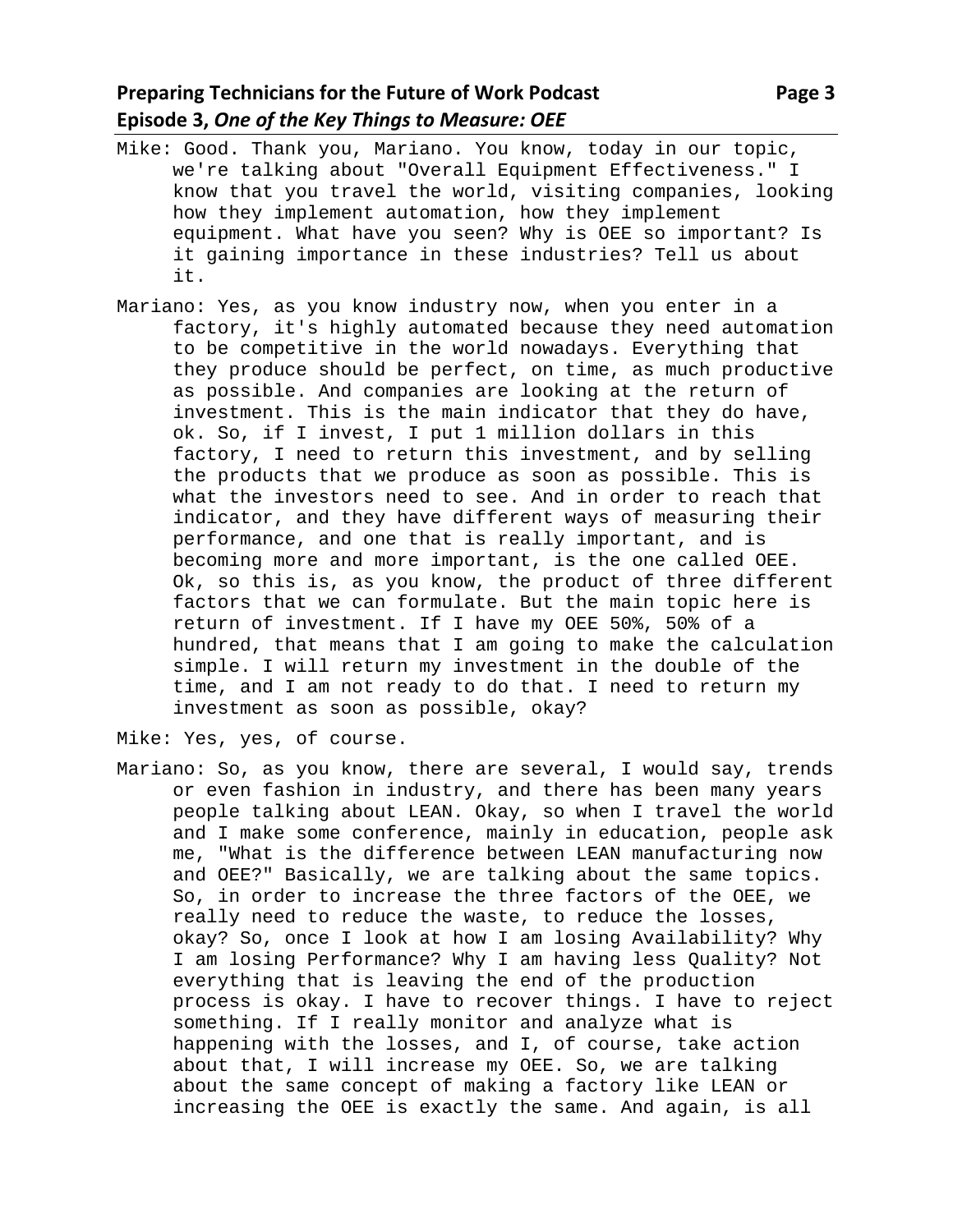## **Preparing Technicians for the Future of Work Podcast Page 4 Approximate Page 4 Episode 3,** *One of the Key Things to Measure: OEE*

addressed to really reach the shortest return-of-investment time. Okay? The trend—this is what is now being called Smart Manufacturing, or Connecting Enterprise, or Industry 4.0, now in Europe—the trend is just to have the machines like a kind of more intelligent, or smarter. So that the machines are really prepared with smart sensors and smart actuators, so that they can monitor and record all the data which is needed to calculate the different factors of the OEE. So, I see different levels of automation, and different levels of digitalization, and also different ways of measuring the OEE. Okay? But as you mentioned during our previous conversation, the important thing is not necessarily the real figure today. If it is 90, or if it is 50, or if it is 60. The important thing is just the trend, that we can see that the evolution, with the same ways of measuring the evolution of that factor is going to go higher and higher until reaching 100, which is Excellent, we say, okay? But the way of measuring it will depend on the different type of factory. I have seen companies that have a process which is not highly automated, and they are measuring some of the parameters automatically, and some others are taking manually. But, at the end of the day, they are calculating. But what I see in most of the companies that are using this factor to measure the performance, what I see is that the data is available for all the workers in the shop floor, and, of course, in the

Mike: Ah, yes.

offices—in real time.

Mariano: So, everybody's aware because it's a kind of strategic measurement for the company, and it's a kind of management decision that we should continue improving the OEE factor. So, everybody is aware. You see, therefore, on the wall of the shop floor, and you see the indicators. Sometimes the whole OEE, sometimes the different factors, the availability, the performance, the quality. So that they see where we are, and what has been the trend in the last one week, or two weeks, or whatever. And because this is not a question of the Management saying, "Hey, we are going to go ahead in the OEE measurement." It is a question of the education of every worker, every single employee in the factory needs to be aligned with the strategy of improving OEE. This is what I've seen in the ones that we can consider kind of successful stories, or good practice companies that are having a very good OEE and also a very good team improvement. Okay, so what I see also by talking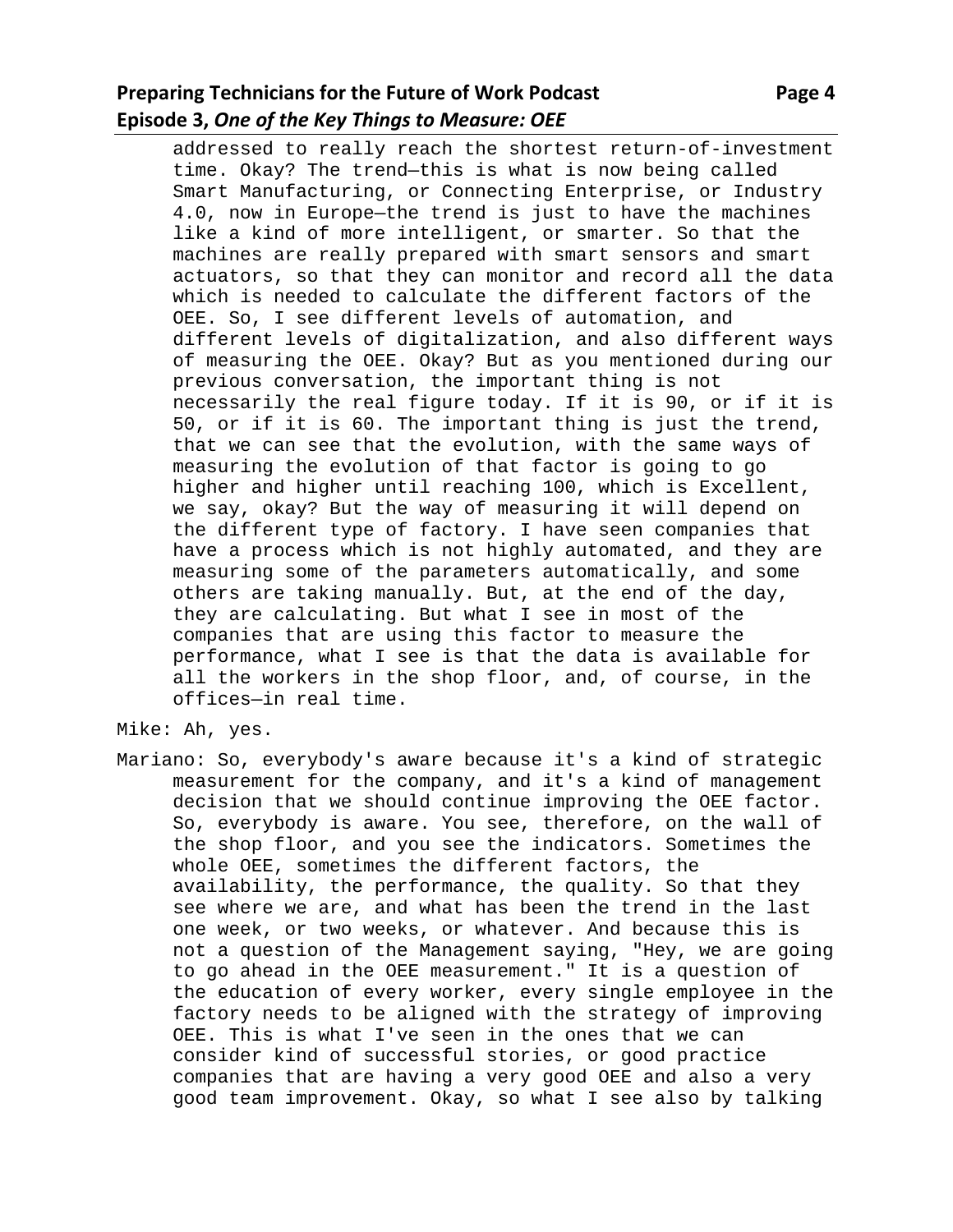with the people that have this system implemented is that going for 30 to 40 is pretty easy. Going for 95 to 96 is very difficult. [laughing]

Mike: Oh, yes.

- Mariano: It happened everywhere in life. But, you know, at the beginning you see the impact of the improvements, which, at the end of the day, is reducing the waste. Reducing the losses. You see at the beginning of putting this in place, the impact is much higher, in terms of percentage, than when you are reaching higher levels of overall equipment efficiency.
- Mike: You know, that's a very good point. But I have a question for you. The management says, "Ok, this is really important to everybody. We're going to focus on OEE. But do the technicians, the workforce... What motivates them to be part of this? To pay attention? You know, management is always telling them something. But are their other motivations that make sense to employees?
- Mariano: Yes. For me one of the best examples of how to manage this was a company that I was visiting: a future manufacturing plant. When I was talking with the production manager, when I look at the OEE that day, it was 98.2, which is huge! And I said, "Oh my goodness!" And, of course, my first question to the production manager is to say, "How do you get to that level?" Because as you mentioned, just because the management said, "You have to." It's not working like that, ok? And he said, "We have been trying different ways of doing this. But finally, what worked is having three shifts: two shifts of production, and one shift for maintenance. The maintenance shift, working eight hours in the plant without any production, they are paid according to skills. They have a fixed salary. But then they have a variable, a bonus based on the OEE of the next two shifts. That means that these technicians, working in the plant without having production, their goal is preparing the plant in such a way that the next 16 hours, the next two shifts, the factory will work perfectly. That means there won't be any trouble, any stop, any waste. All the parts will be 100% quality. So, we have been discussing about this several times, Mike and you have heard me. I always put this as an example. It's like flying in a plane. When you get into a plane to go through the Atlantic for a 9 or 10-hour flight, you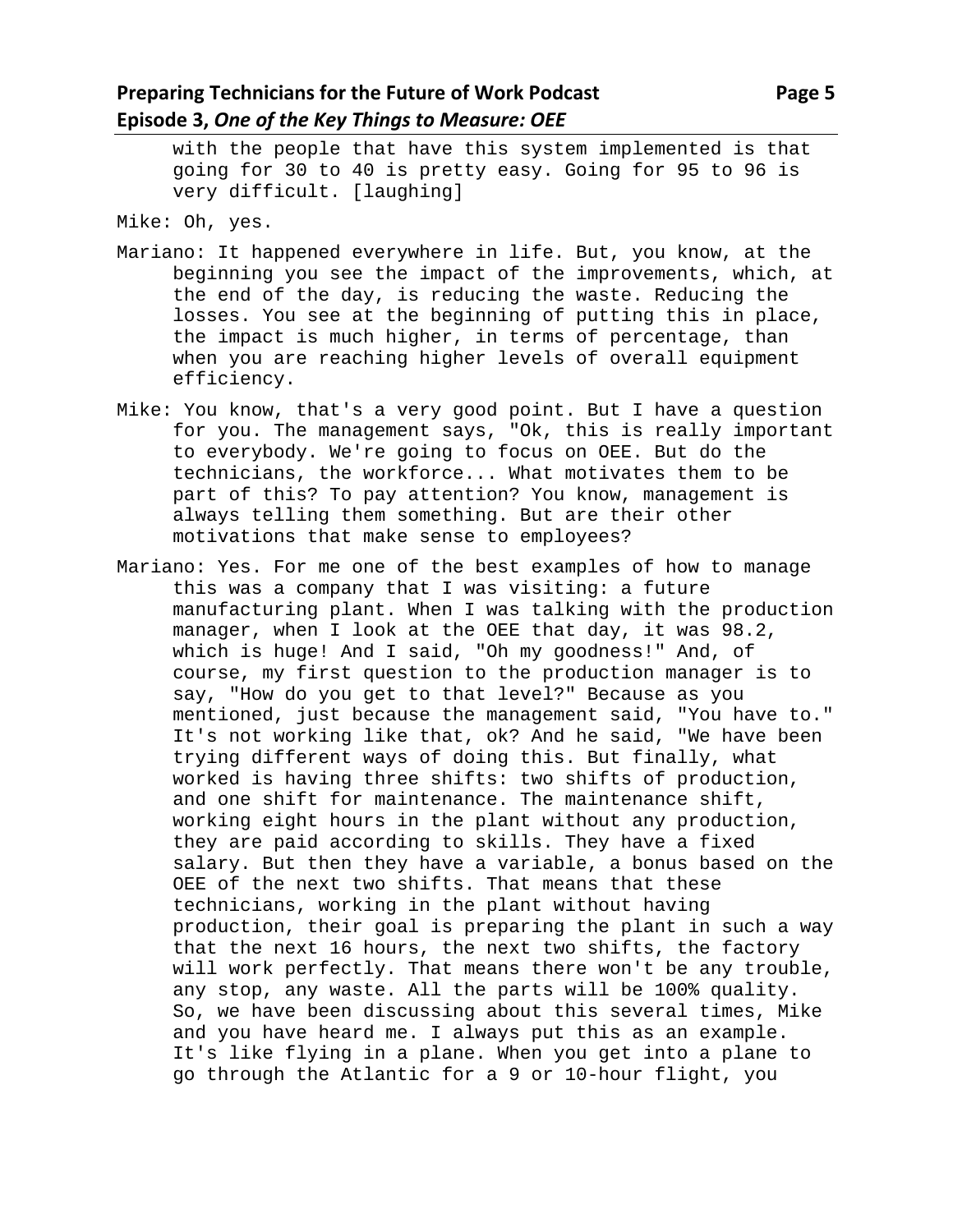don't expect the technician to be called during the flight to fix something.

Mike: Yes.

Mariano: So, in this plant where I have seen the OEE higher, it is because they have the technicians and the ones that are preparing the plant under preventive maintenance to work continuously the next shifts without stopping, this is like a plane! The ones that are preparing the plane to fly over the ocean for the next 10 hours! Okay? So, this is the real best practice that I've seen around the world. In other companies they have different strategies. They say, "stopping the plant for one hour." And, of course, this is planned non-productive time so, it doesn't count for the OEE.

Mike: Sure.

- Mariano: But this is one thing that pay my attention when I was visiting. It was really amazing because I'd never seen such a level of OEE.
- Mike: That's a great example and, of course, I always find your travel-across-the-Atlantic example very interesting. You don't expect the technician to be called during that flight!

Mariano: Yeah, that's correct.

- Mike: I have one last question for you. You've visited many universities and colleges around the world. Would you say that, let's say, technician programs at colleges, perhaps community colleges—do they talk about OEE? Do they even do this? And should they be putting it more into their courses? Into their curriculum?
- Mariano: Starting with the real technical programs and their learning makes sense for the students, because otherwise they are studying topics without any context, you know what I mean?

Mike: Yes.

Mariano: So, this is one idea and the other idea which, in some countries, mainly in Europe, we are using in technical degrees or programs is this project learning base concept. That means, instead of having the teaching or the learning just divided in traditional topics, like the one I mentioned, having a real project which could be a manufacturing plant, or a machine, or a part of the plant,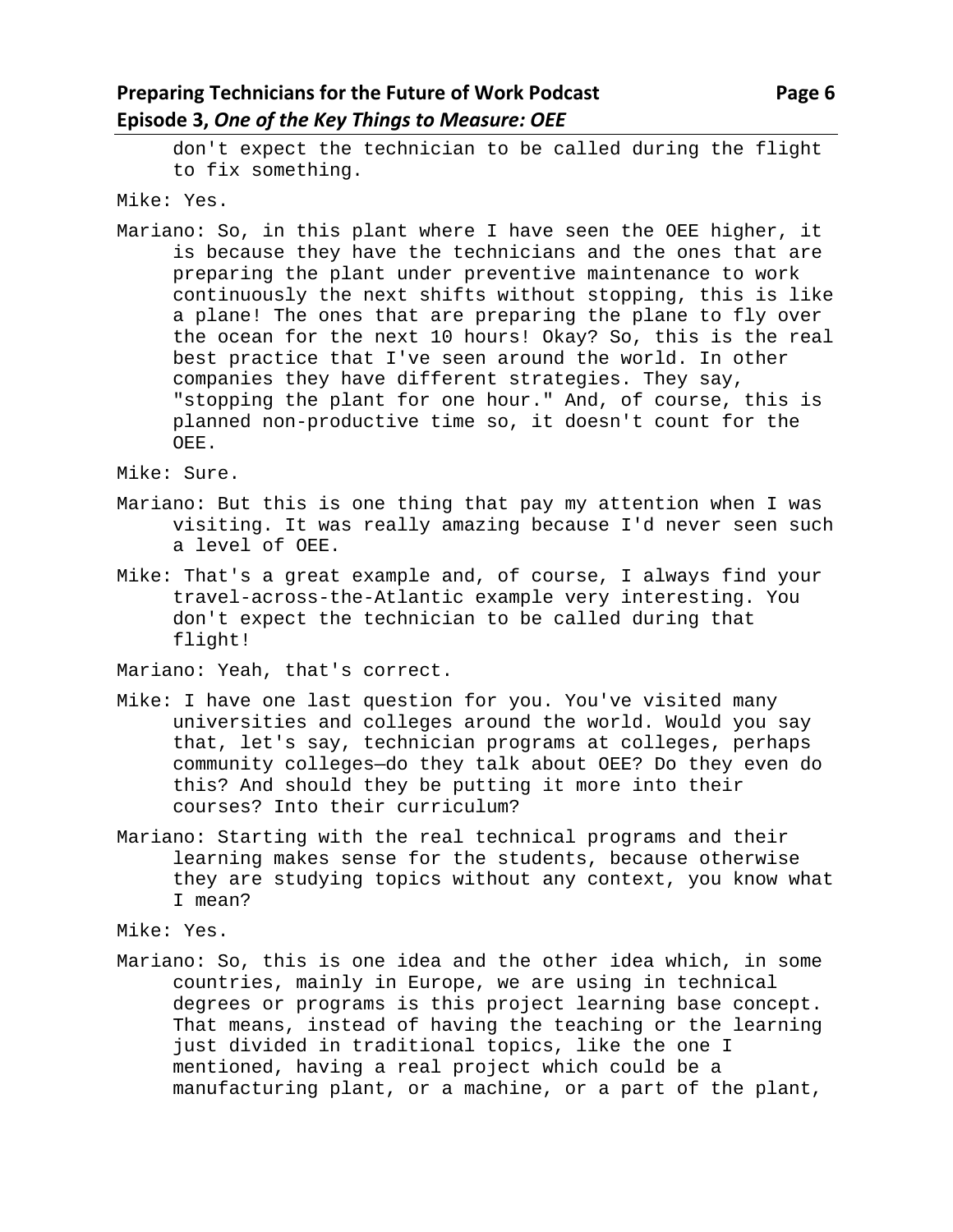## **Preparing Technicians for the Future of Work Podcast Page 7 Page 7 Episode 3,** *One of the Key Things to Measure: OEE*

or a part of the machine, whatever the sub-assembly, or whatever it is, but a multi-technology topic as a project. So that all the contents that the students have to learn are related to that particular project or challenge. So, what we have seen is that, in this case, learning outcomes, I mean the final skills that the students get after this particular way of teaching, are much related to what industry need than the traditional way of dividing the courses and topics. Of course, as you can imagine, this is a challenge for the teachers.

- Mike: Yes.
- Mariano: This is much more difficult to organize at the college or university level. It is much more difficult for the teachers to be coordinated, etc. But, in my opinion, it is much more effective. But this is really the challenge that we have. If we are training the future of work, I mean, we are training the future technicians, the future engineers, we need to try to reproduce the real scenarios that we have in industry as much as possible in education. And the way we traditionally teach in colleges and universities has nothing to do what is happening in industries.

## Mike: Yes, yes.

- Mariano: So, there is a big gap there that needs to be covered. And it's not a question of one week or even one year. It is a kind of cultural change and will take a few years. But I think sooner or later we need to start with something, because always the gap is going to be higher and higher. I don't know if you agree with that, but this is what I see.
- Mike: I do. And, you know, in this project we're working on, Preparing Technicians for the Future of Work, we hope to make changes about that. And also, I wanted to thank you, too, for being a member of that Advisory Board of that project. We appreciate it very much.

Mariano: Oh, it's my pleasure.

[music in background fading in]

Mike: That concludes our interview and you heard Mariano say OEE is critical because it indicates a "return on investment." And, after all, that is what industry is looking for. In one company we heard bonuses were tied to OEE. Now, that's going to get attention! You know by now that I want you to take action after every one of these podcasts. Here's your action for today. Get yourself up to speed on OEE. Use the